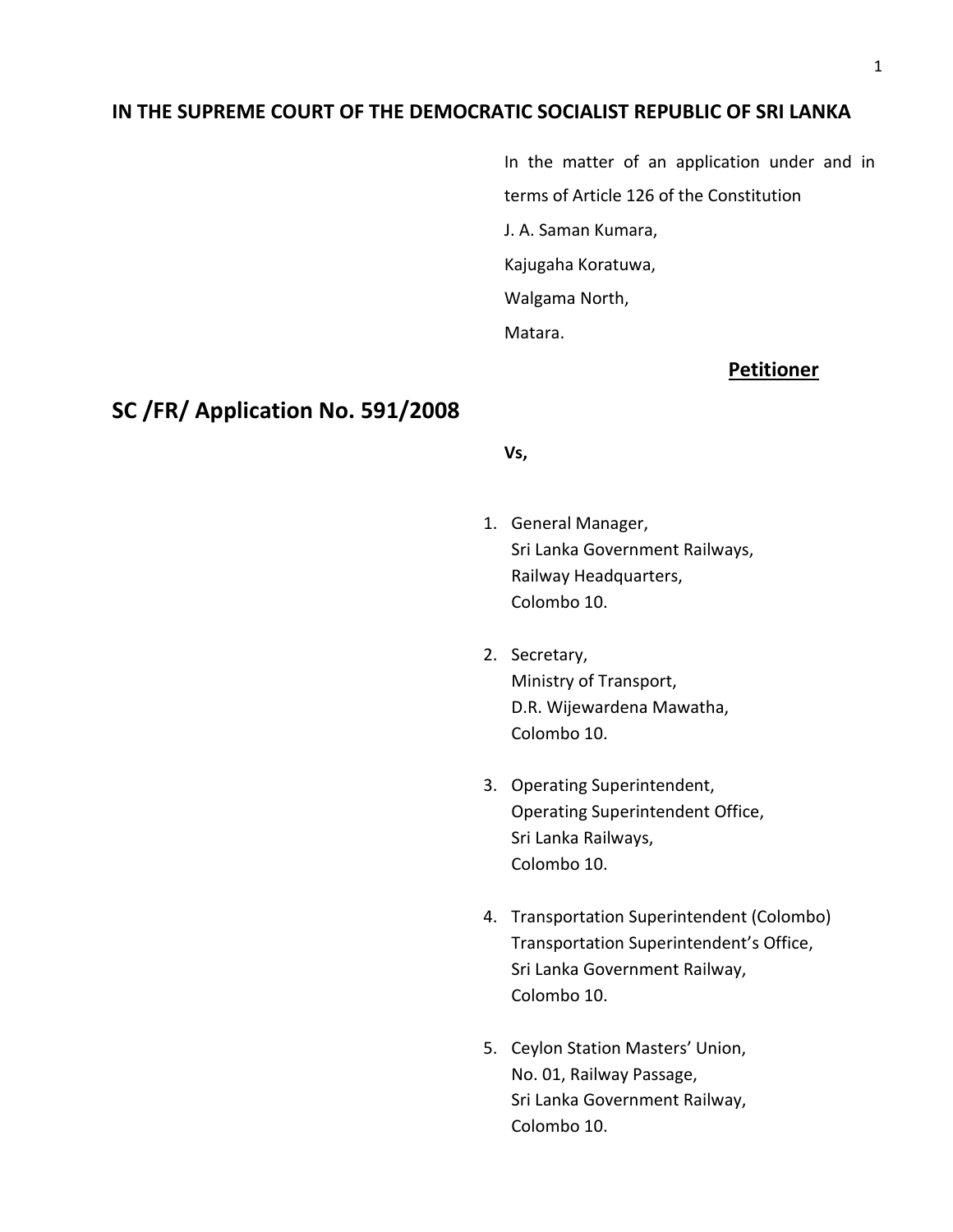6. Transportation Superintendent (Nawalapitiya) Divisional Transportation Superintendents' Office, Sri Lanka Government Railway, Nawalapitiya.

7. Secretary, National Salaries and Cadre Commission, Room No. 2G10, BMICH, Bauddaloka Mawatha,

Colombo 07.

7A. Secretary,

 National Pay Commission, Room No. 2G10, BMICH, Bauddaloka Mawatha, Colombo 07.

7B. Secretary,

 National Salaries and Cadre Commission, Room No. 2G10, BMICH, Bauddaloka Mawatha, Colombo 07.

- 8. Secretary, Ministry of Finance, Colombo 01.
- 9. Hon. Attorney General Attorney General's Department, Colombo 12.

### **Respondents**

- **Before: Hon. Justice B.P. Aluwihare PC Hon. Justice Vijith K. Malalgoda PC Hon. Justice E.A.G.R. Amarasekara**
- **Counsel:** Thanuka Nandasiri for the Petitioner,

Ms. Anusha Jayathilleka, SSC, for the 1<sup>st</sup>, 2<sup>nd</sup>, 7B, 8<sup>th</sup> and 9<sup>th</sup> Respondents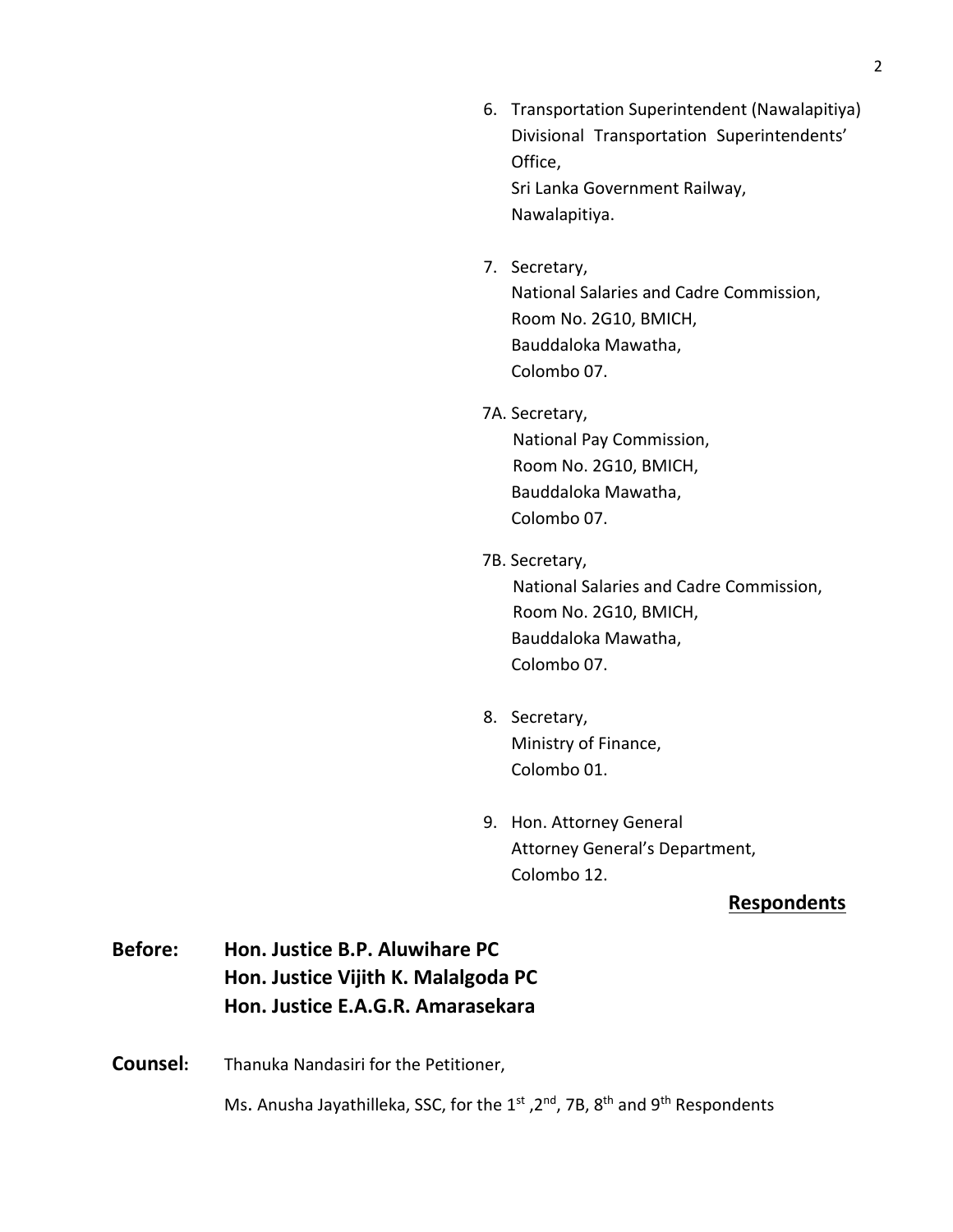Argued on: 23.07.2020

#### **Judgment on: 01.04.2021**

### **Vijith K. Malalgoda PC J**

The petitioner who faced an examination for the post of Station Master, Class II of the Sri Lanka Government Railways which was held on 06<sup>th</sup> November 1999 was successful in the said examination and was informed by the  $1<sup>st</sup>$  Respondent by letter dated  $8<sup>th</sup>$  March 2001 to be present to obtain the letter of appointment. Accordingly, the Petitioner was issued with a letter of appointment dated 2<sup>nd</sup> April 2001 appointing him to the post of Station Master of Railways (Class II) and posted him to Maradana Railway Station from that date. (P-3)

According to the Petitioner, as per the said letter of appointment he was placed on, an annual Basic Salary of Rs. 57, 120/- and was entitled to earn seven increments of Rs. 1320/- and ten increments of Rs. 1560/-. As per the letter dated  $21^{st}$  July 2004 (P-6) he was confirmed in service as a Grade II Station Master of the Sir Lanka Railways with effect from  $2^{nd}$  April 2001. (from the date of  $1^{st}$ appointment)

Petitioner's complaint of the violation of his Fundamental Rights guaranteed under Article 12 (1) of the Constitution is based on a directive issued by the Secretary of the National Salaries and Cadre Commission by letter dated 30<sup>th</sup> August 2006 to the 1<sup>st</sup> Respondent, (P-8) which resulted;

- a) His demotion to Grade III of the Station Master's Service without any rational or any reason or any reasonable basis
- b) Him being placed on the salary scale applicable to the Grade III of the Station Masters' Service
- c) Him being treated differently from other Station Masters similarly circumstanced;

In the said circumstances the Petitioner had further prayed to quash the above letter date 30<sup>th</sup> August 2006 bearing No; NSCC/2/7/6.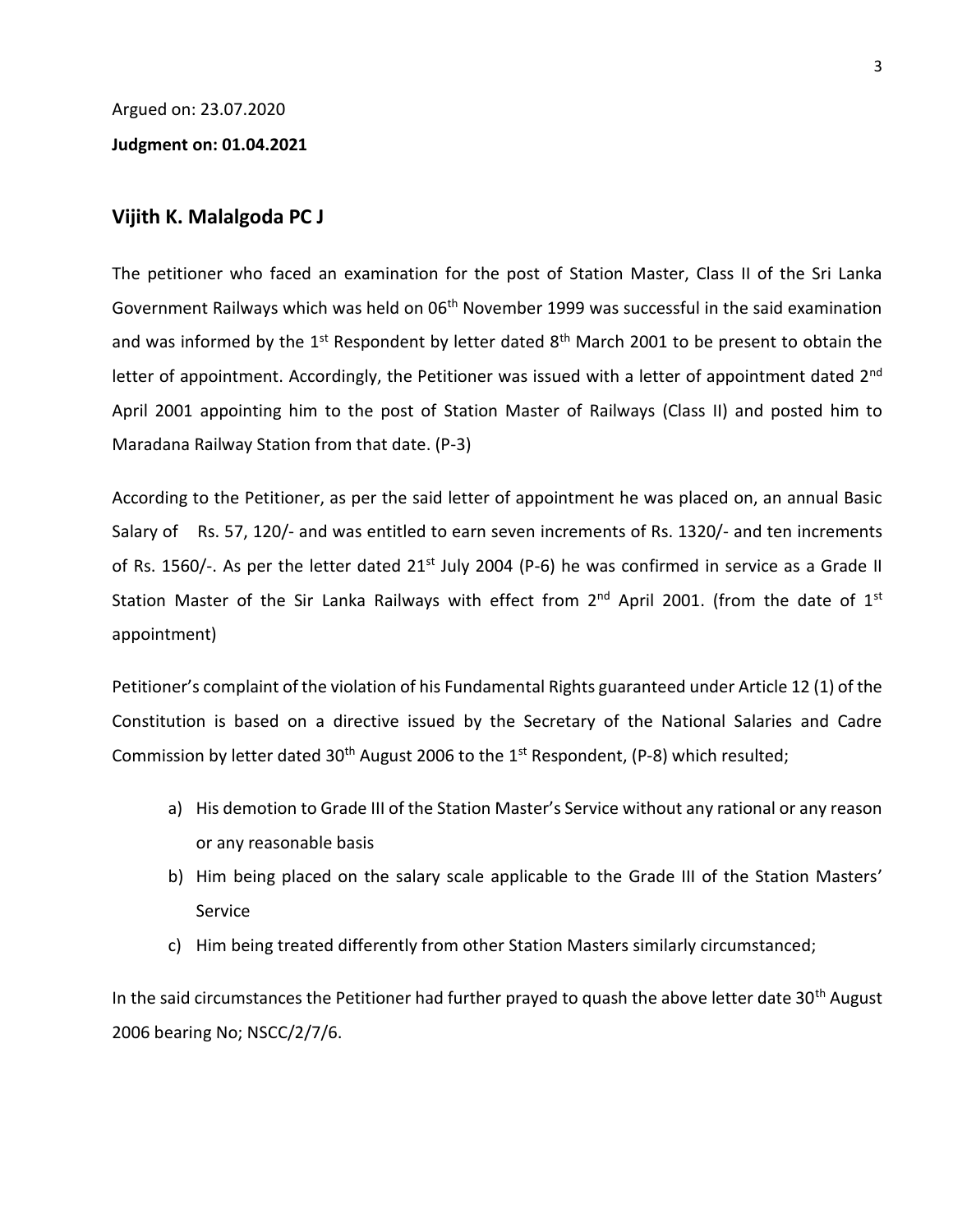In support of his contention the Petitioner has further submitted that,

- a) A meeting was held between the National Salaries and Cadre Commission, the Ceylon Station Masters Union and an organization named Train Control Union which is not registered as a Trade Union under the Trade Union Act, on 22<sup>nd</sup> August 2006
- b) The said meeting was held in order to implement the provisions of the Public Administration Circular 06/2006 (P-7) and at the said meeting it was agreed for the establishment of a new grade in the Station Masters Cadre as Grade III and to "absorb the existing Grade II officers to the said Grade III"
- c) Subsequent to the said meeting the impugned document P-8 was issued and in the said letter the following reference was made with regard to Grade II Station Masters;
	- i) Salaries of the Station Masters among the Grade II, who has passed the  $1^{st}$  and  $2^{nd}$ Efficiency Bar Examination and who have over 10 years of satisfactory service as at 01.01.2006 should be adjusted at the  $12<sup>th</sup>$  step of the MN 3-2006 salary code.
	- ii) Salaries of the Station Masters among the Grade II who has passed the  $1^{st}$  and  $2^{nd}$ Efficiency Bar Examination and who have less than 10 years and over 6 years of satisfactory service as at 01.01.2006 should be adjusted at the  $12<sup>th</sup>$  step of MN 3-2006 salary code but the said category of station Masters shall not be entitled to earn further increments until they pass the examination as specified in the new service minute.
- d) However, there is no reference to the Station Masters who have satisfactory service in the Sri Lanka Railways for less than 6 years as at 01.01.2006 such as the Petitioner, and when he received his salary conversion based on Public Administration Circular 6/2006 (P-7) the Petitioner had realized that he was placed in Grade III of the Station Masters Cadre of Sri Lanka Railways and the salary conversion was based on the salary step entitled to a Grade III officer
- e) The Petitioner whilst claiming that he has been demoted to Grade III from Grade II of the Station Masters Cadre of Sri Lanka Railways had lodged a complaint with the Human Rights Commission and also made an appeal to rectify the above position to the  $1<sup>st</sup>$  Respondent as well as to the salaries and Cadre Commission.
- f) In support of his claim that he had been differently treated in violation of Article 12 (1) of the Constitution, the Petitioner further submitted that, the Officers similarly circumstanced as the Petitioner in Nawalapitiya Division, continued to be in Grade II of the Station Masters Cadre of Sri Lanka Railways and their salaries too have been adjusted accordingly.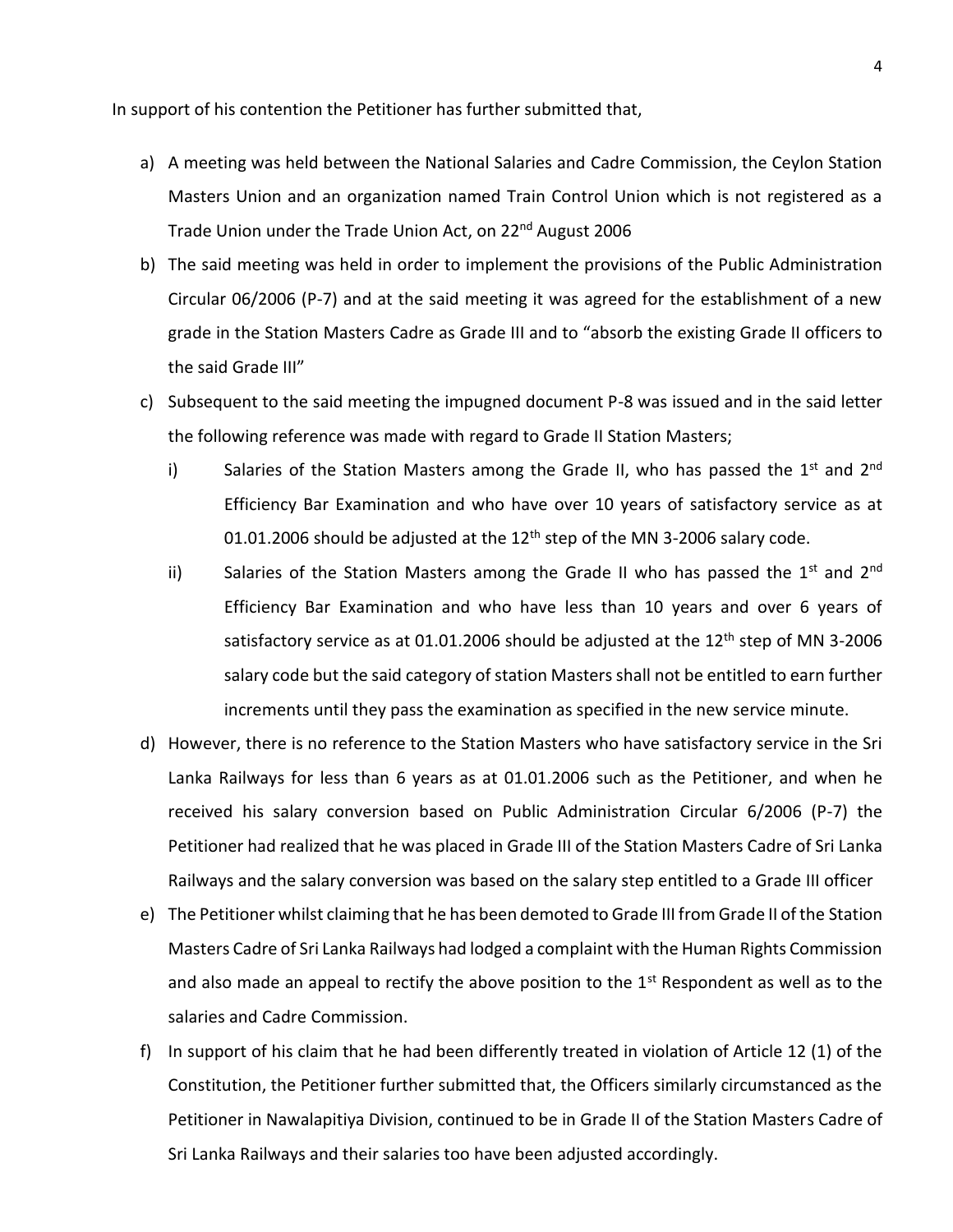As observed by me, the Petitioner had relied upon two main grounds in establishing his allegation before this court. Petitioner firstly contended that he had been differently treated among similarly circumstanced officers in the Grade II Station Masters Cadre of Sri Lanka Railways

His second argument was that he had been arbitrarily demoted to Grade III of the Station Masters Cadre of Sri Lanka Railways.

In response to the 1<sup>st</sup> ground the Petitioner had relied upon, the 1<sup>st</sup> Respondent in his objections tendered before this court had submitted that,

"Whilst denying the averments contained in paragraph 18 of the said affidavit, I state that the Divisional Transportation Superintendent of Nawalapitiya had inadvertently placed the Class II Station Masters (prior to P.A. Circular 6/2006) on a higher step on the new salary scale which was rectified when it was brought to the notice of my predecessor and any overpayment made to the said Station Masters have been recovered by way of surcharge."

When the above position taken up by the 1<sup>st</sup> Respondent is considered along with the position the Petitioner had further taken up in the counter objections dated  $2<sup>nd</sup>$  May 2014 to the effect that;

"Answering the averments contained in paragraph 16 of the affidavit of the  $1<sup>st</sup>$  Respondent I only admit that the Station Masters in the Nawalapitiya Transportation Division have been subsequently demoted to the Class III and placed in the same salary step and certain amount of money had been recovered from their salary considering that they have been overpaid"

it is clear that the complaint made by the Petitioner with regard to similarly circumstanced Station Masters in Nawalapitiya Division is an isolated incident which cannot be taken as a ground before this court.

As admitted by both parties before this court, the Public Administration Circular 06 of 2006 which introduced the structure for the future Public Service by introducing new salary structures, required to restructure each service, including Sri Lanka Railways to make it equal with the other all island services. As further admitted by the Petitioner, National Salaries and Cadre Commission has had consultations with the stake holders when implementing the provisions of the said circular which needed specific instructions with regard to each service, since the main circular (P. A. Circular 6 /2006) does not refer to each service in detail.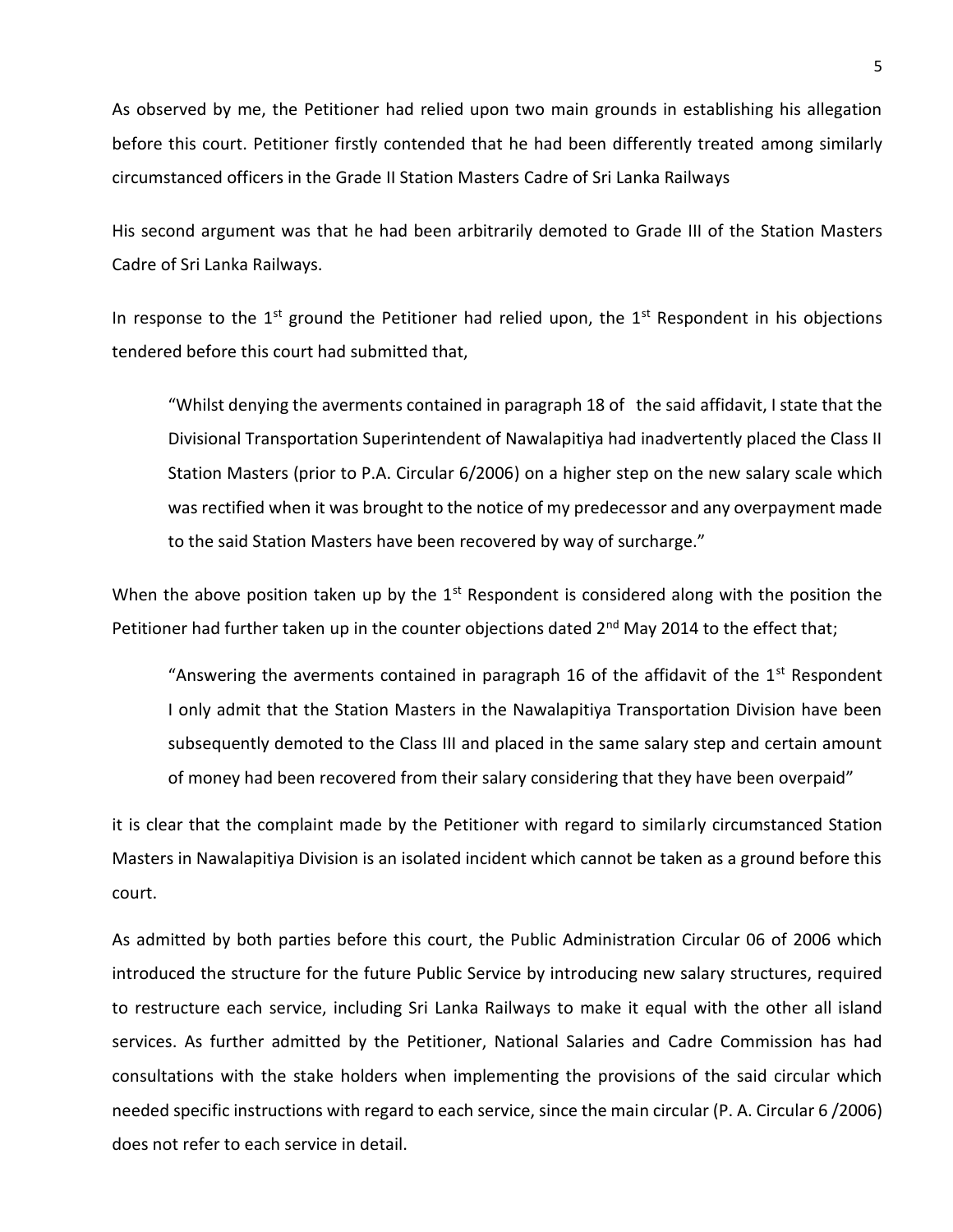As submitted by the Respondents, there was a necessity to have consultations with the stake holders when implementing the provisions of the above circular within Sri Lanka Railways since the circular recommended to expand each and every service into three grades including the recruitment grade and with regard to Station Masters' Service which comprised only two grades needed to be expended in to three grades.

As further observed by this court, by Circular 6/2006, the salary structure for Station Masters' Service had been identified under MN 3 category and what is to be further clarified is the different points that the Station Masters of each grade are to be placed on.

As admitted by both parties, subsequent to the consultation with the stake holders, P-8 was issued deciding the above points but there was no requirement to identify a starting point to the recruitment grade which will be the Grade III of the Station Masters Service. In the said circumstances, I see no merit in the argument by the Petitioner that there is no reference in P-8 with regard to the Station Masters who have satisfactory Service for less than Six years.

However, the ground that was raised before us, "whether the Petitioner was arbitrarily demoted to Grade III" and thereby it violates the legitimate expectation of the Petitioner, needs to be looked into by this court.

The question of Arbitrariness was discussed by *Bhagwati J* in the case of *E. P. Royappa Vs. State of Tamilnadu 1974 AIR 555, 1974 SCR (2) 348* in the following terms;

"From a positive point of view, equality is antithetic to Arbitrariness, in fact equality and arbitrariness are sworn enemies; one belongs to the rule of law in a republic while the other, to the whim and caprice of an absolute monarch. Where an act is arbitrary it is implicit in that it is unequal both according to political logic and Constitutional Law and is therefore violative of Article 14"

When considering the right to equality guaranteed under Article 12 of our Constitution, our courts too have followed the above doctrine even in the absence of any evidence that some other person similarly circumstanced was treated differently but the threshold expected from the Petitioner in establishing the violation (in the instant case the act of Arbitrariness) was at a very high degree.

This position was discussed in the case of *Jayasinghe Vs. The Attorney General and Others [1994] 2 Sri LR 74 at 88* by *Fernando J* as follows;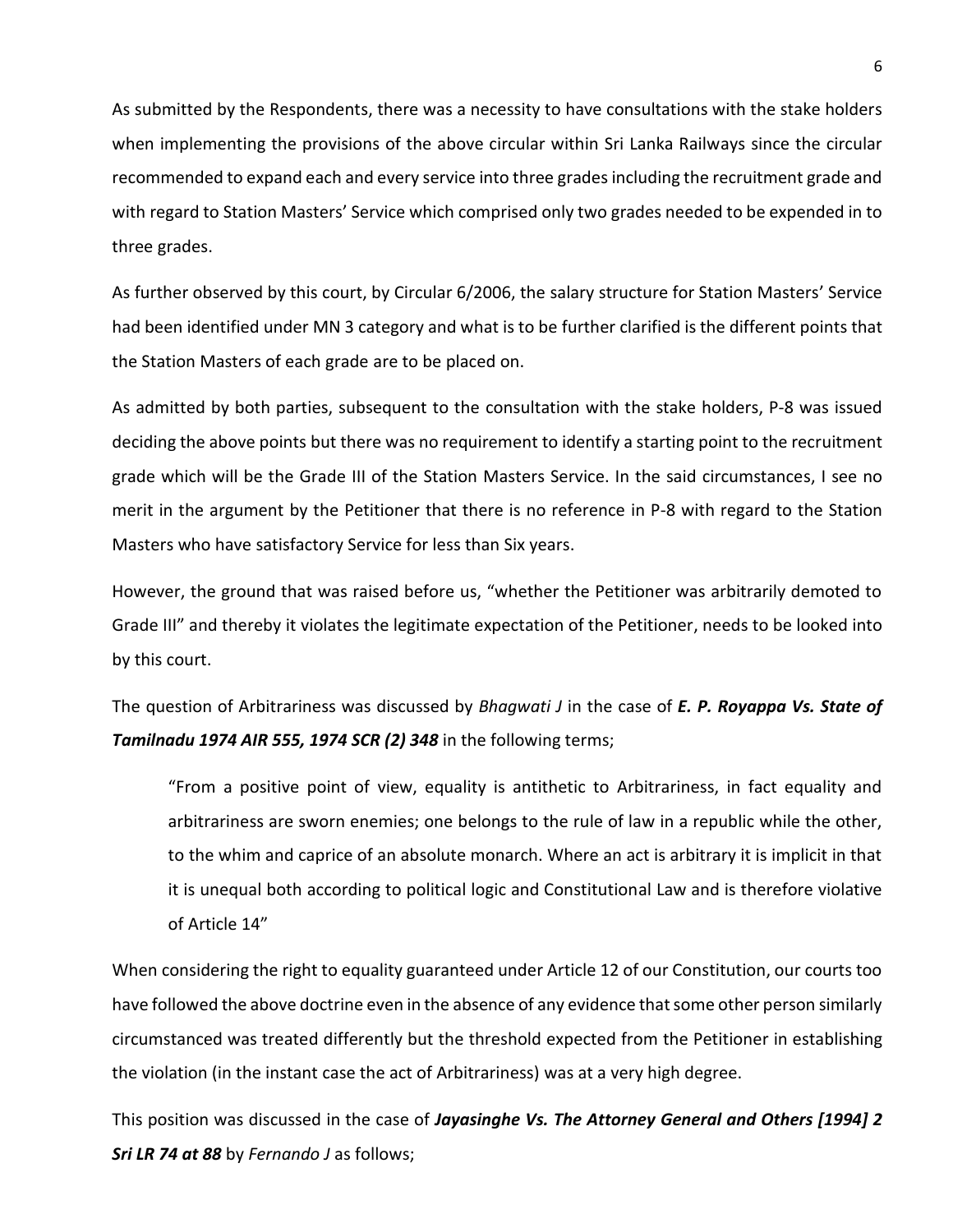"It is not enough for the Petitioner to show that he has been denied the protection of law. He must also show that he has been denied equal protection that he was treated less favourably than others similarly situated. Since the Petitioner has not produced any evidence of the delay in similar cases, it is contended on behalf of the 2<sup>nd</sup> Respondent (relying on *Perera Vs. Jayawickrema*) that the Petitioner has failed to prove this essential ingredient, I doubt whether that decision must be regarded as laying down an inflexible principle of universal application; the facts of each case must be considered. If an employee alleges a denial of equal protection because he was compelled to participate in a disciplinary inquiry without ever being told that the charges against him were, would a court demand evidence to prove at least one other contrary instance? I think not."

However, when considering the arguments the Petitioner advanced before us it appears that the Petitioner never contended to challenge the provisions of Public Administration Circular 6 of 2006 as unreasonable or arbitrary. As submitted by the Petitioner, he was aware of the discussion the National Salaries and Cadre Commission had with the Ceylon Station Masters Union and another unregistered Trade Union on 22<sup>nd</sup> August in order to implement the Public Administration Circular 06 of 2006 and that "both parties agreed for the establishment of a new grade in the Station Masters Cadre as Grade III."

Moreover, neither the Petitioner nor the Trade Union which represents the Petitioner challenged the provisions of Public Administration Circular 6 of 2006 which introduced the creation of a new grade as Grade III in the Station Masters Cadre even after the outcome of the of the said meeting was conveyed to the  $1^{st}$  Respondent by the National Salaries and Cadre Commission on  $30^{th}$  August 2007.

In these circumstances, it is very much clear,

- a) That the Petitioner was belonged to the recruitment grade (i.e., Grade II) of the Station Master's Cadre at the time Public Administration Circular 6 of 2006 was issued
- b) That there were only two Grades in the Station Masters Cadre i.e., Grades I and II including the recruitment grade, prevailed at that time.
- c) That by the said Public Administration Circular 6 of 2006, introduced the Government Policy on the Public Service and in the said Policy it was recommended that in the Public Sector, every service should have three grades including the recruitment grade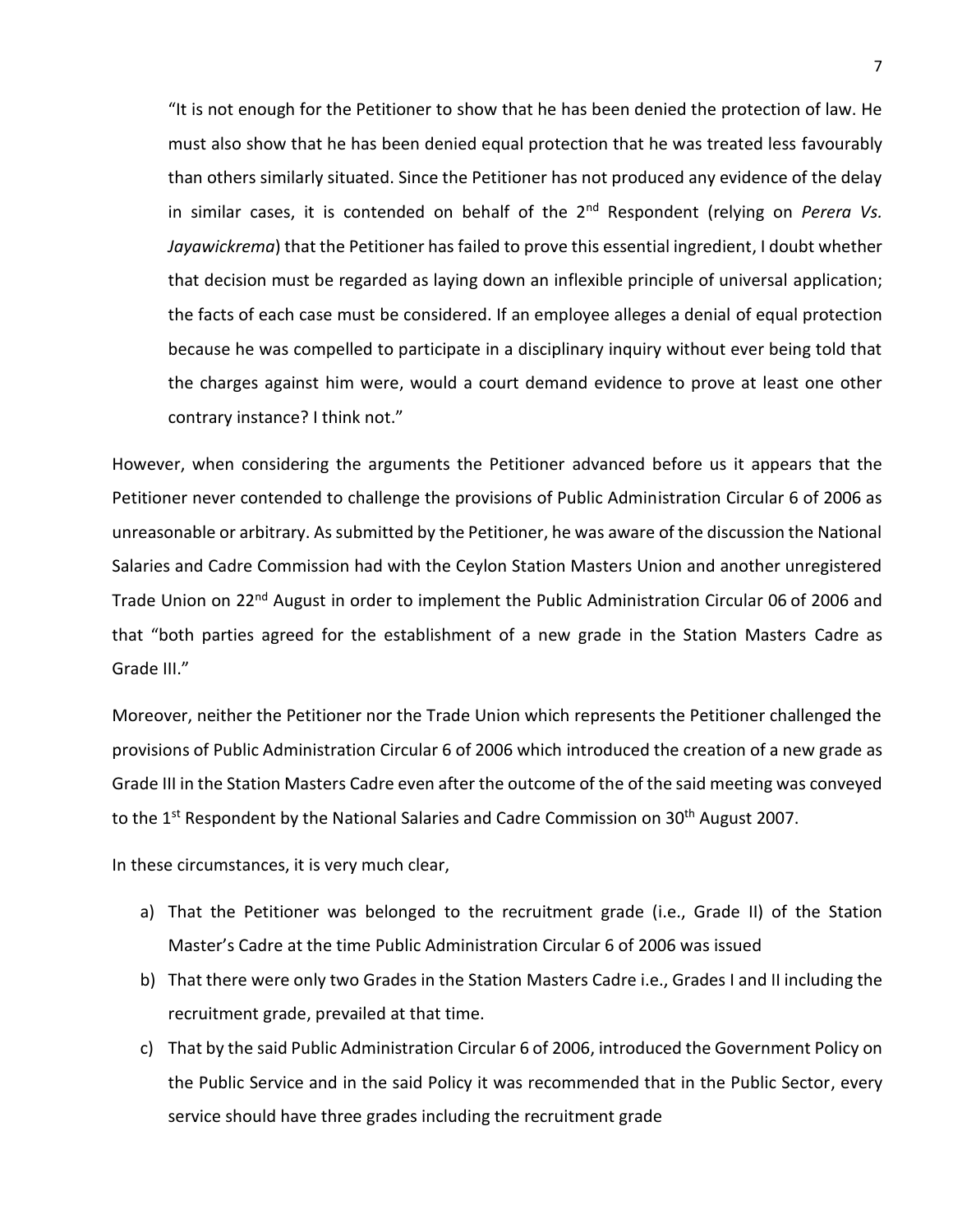- d) That after a meeting with the stake holder a scheme was prepared as to how the three-tier service was going to be implemented and that was conveyed to the  $1<sup>st</sup>$  Respondent by letter dated 30th August (P-8)
- e) That the 1<sup>st</sup> Respondent carried out the said guidelines and implemented P. A. Circular 6/2006 by introducing three-tier Station Masters' Service keeping the Petitioner who has had satisfactory service less than six years at the initial step of MN 3-2006 which is the scale identified for the Station Masters' Service by the said circular.
- f) Those who had passed the  $1^{st}$  and  $2^{nd}$  Efficiency Bar Examination and more than six years and ten years satisfactory service were kept at different steps of the same scale but some of them (those who had more than six years) had to fulfill further requirements to obtain further increments.

(in other words, to get into Grade II under the new service minute based on Public Administration Circular 6/2006)

Therefore, the Petitioner who has not completed the necessary requirements, was placed on the recruiting grade which was earlier the Grade II but now it is Grade III. What is important to be mindful at this stage is, that the Petitioner who had less than six years of satisfactory service in the recruiting grade will have to be continued in the same recruiting grade until he fulfills the requirements to be eligible for the next level.

# In the case of *Madawalagama V. Director of Irrigation and Others SC FR 317/2010 Bar Association Law Report 2012, 112 at 116***,** *Shirani Bandaranayake CJ* had observed;

"Equality does not mean that identical rules of law should be applicable to all persons. What it postulates is that equals should be treated equally and that equality treatment be given equal circumstances. This means that the legislature is entitled to make reasonable classification for purposes of legislation and thereafter treat all those who belong to one group equally on the basis that the said group falls into one separate class"

In the case of *Ferdinandis and Anothers V. Ariruppola and Others SC FR 117/2011,* **Bar Association Law Report 2012, 169 at 173** the Supreme Court held;

"Reasonable classification cannot be rejected as a violation of Article 12 (1) of the Constitution, if it is a valid classification that is not arbitrary. It is necessary to satisfy two conditions for such a classification to be valid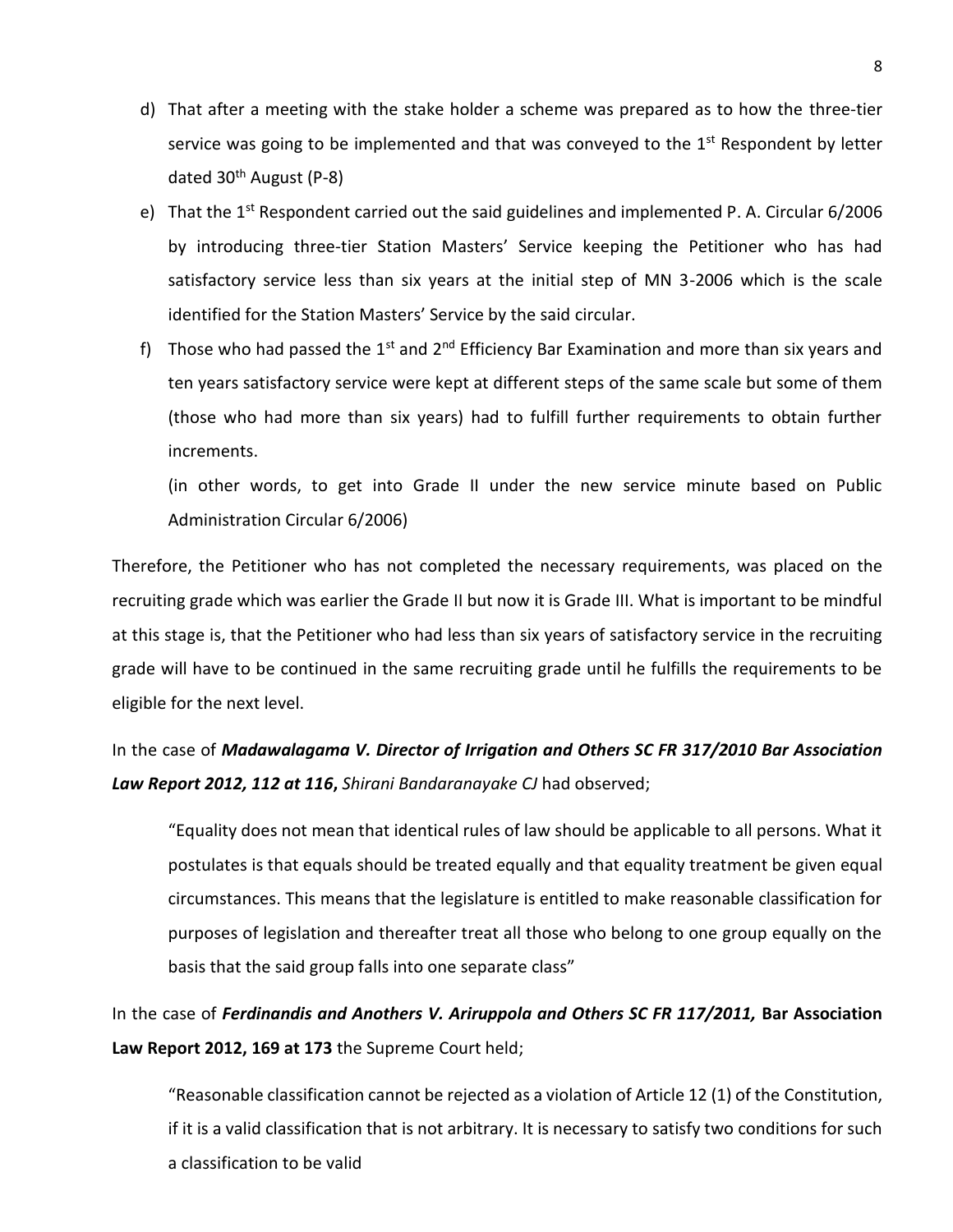- i. The classification must be founded on an intelligible differentia which distinguish persons that are grouped in from others who are left out of the group; and
- ii. That the differentia must bear a reasonable or a rational relation to the objects and effects to be achieved"

As already observed by this court, the Petitioner who had less than 6 years of satisfactory service in the Station Master Grade II Cadre which is the recruiting grade prior to the implementation of Public Administration Circular 6 of 2006, has been kept at the same "recruiting grade" which is Grade III in the new Station Master Cadre of Sri Lanka Railways. It was further observed that MN3 scale had been identified as the salary scale for the Station Master Service by the Circular 06 of 2006, and when implementing the said Circular, Station Masters who had passed the efficiency bar examination and completed more than 10 years satisfactory service, Station Masters who had passed the efficiency bar examination and completed more than 6 years and less than 10 years satisfactory service and Station Masters who had less than 6 years satisfactory service had been placed separately in the said scale at different salary steps.

The Petitioner has not complained, that the Petitioner or any other person similarly circumstanced had been placed at a different salary scale other than the scales referred to in P-8, except in the instance where some officers similarly circumstanced continued to be in Grade II which was rectified subsequently.

In these circumstances it is clear that the classification made in this case is based on the years of satisfactory service the Petitioner has served in the Station Masters Service. Such classification cannot be rejected and therefore would satisfy the requirements of equal treatment

In the said circumstances, it is clear to this court that the Petitioner who belonged to the recruitment Grade prior to P-7 (Public Administration Circular 6/2006) and P-8 (letter dated 30th August 2006) and who does not belong to either category of (i) and (ii) referred to above in this judgment should be placed in Grade III of the Station Masters Cadre until he fulfills the necessary criteria as referred to in P-8 and thus placing the Petitioner in Grade III of the Station Master Cadre is neither a demotion to him nor an arbitrary act of the Respondents.

For the foregoing reasons I hold that the Petitioner before this court had failed to establish that the issuance of P-8 by the  $7<sup>th</sup>$  Respondent and the implementation of the guidelines as per P-8 by